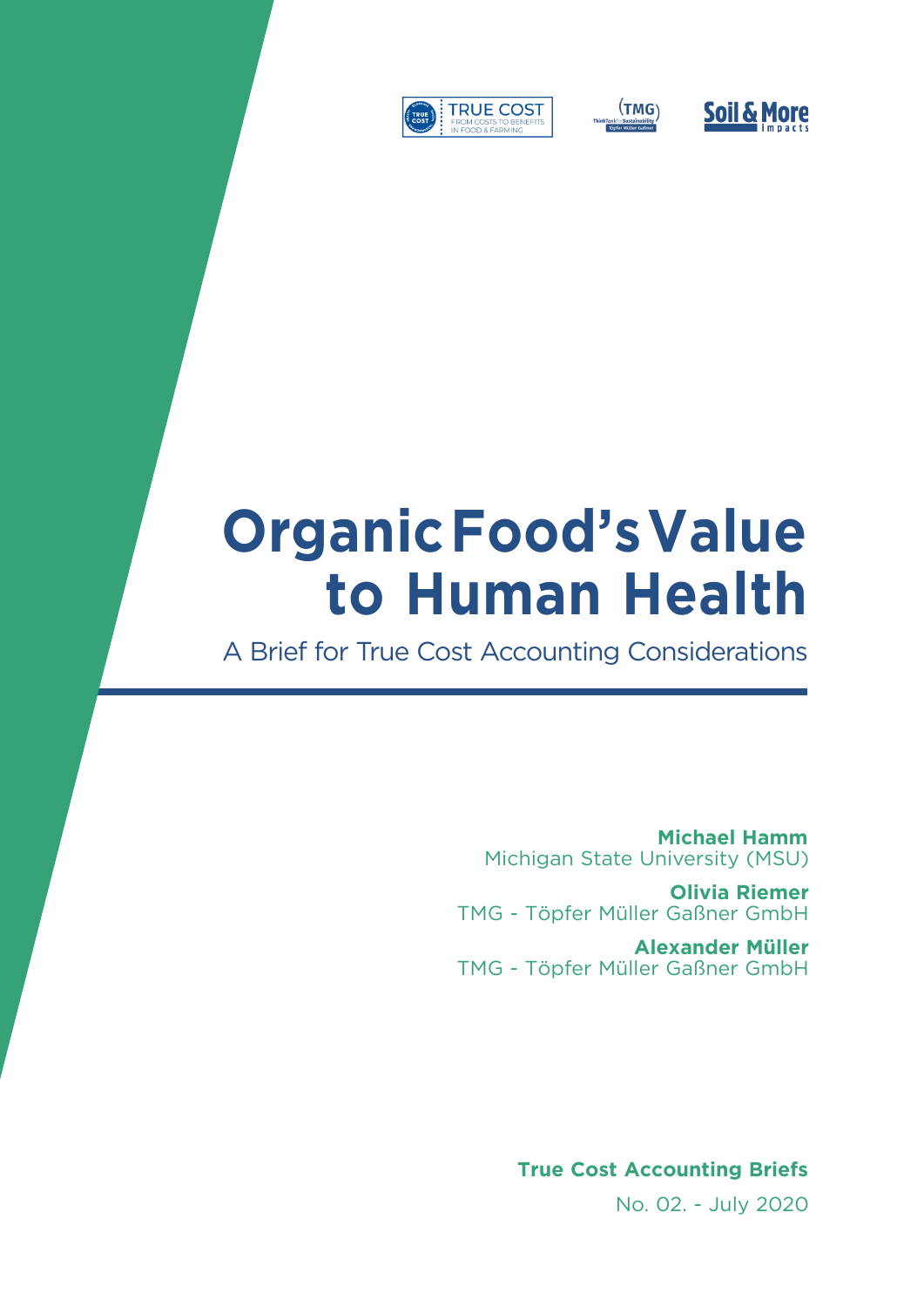While they have shaken economies and societies to the core, the unprecedented developments taking place on the global front also offer a glimmer of hope that a momentum is building towards healthier, and more sustainable lifestyles. The "grow local" movement driven by Covid-19 lockdowns has tapped into the growing popularity of organic food among health-conscious consumers, and a search for more sustainable livelihoods for farmers.

With a focus on organic food, this Brief aims to strengthen the case for comparing the true benefits and costs of the food system, by outlining the current state of knowledge on the human health impacts of organically, as opposed to conventionally, produced food.

The Brief is the second of three publications that aim to further develop the concept of true cost accounting for the food sector. The first highlighted some general issues and opportunities regarding human health, and the food system. The third Brief will explore strategies to incorporate human health into non-financial accounting.

#### July 2020

#### Written by

Michael Hamm Michigan State University (MSU)

Olivia Riemer TMG - Töpfer Müller Gaßner GmbH

Alexander Müller TMG - Töpfer Müller Gaßner GmbH

#### Edited by

Wangu Mwangi TMG - Töpfer Müller Gaßner GmbH

#### Contact

info@tca2f.org Website: [www.](https://tca2f.org/)tca2f.org

This work is an open access publication distributed under a CC BY-SA 4.0 License.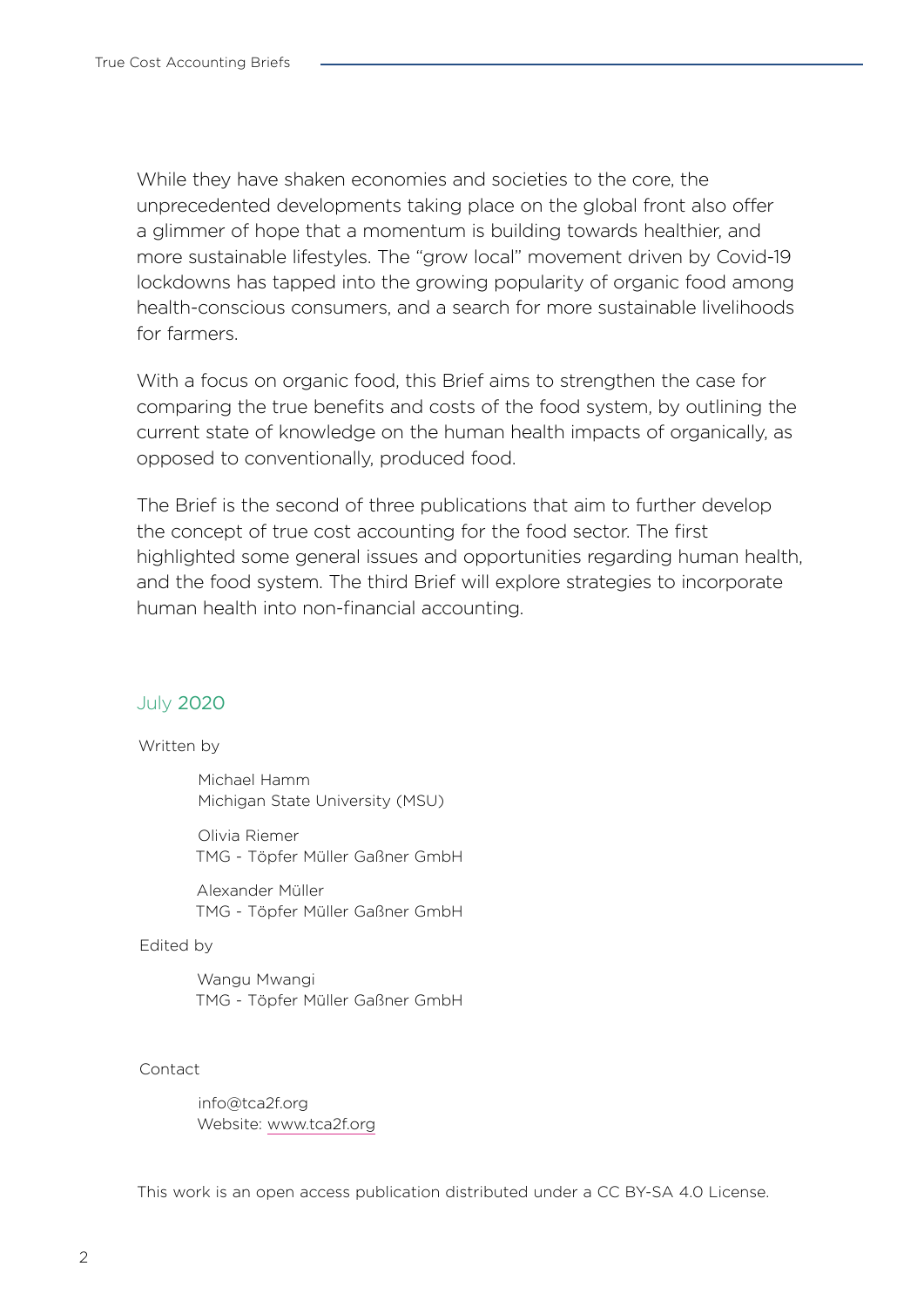# Organic Food's Value to Human Health: A Brief for True Cost Accounting Considerations

This brief presents the current state of knowledge on the health impacts of organic versus conventionally produced food. We start by examining the existing global market of organic food, and then explore a variety of human health benefits that could be realised through a greater adoption of organic production and processing techniques.

## Expanding organic production to feed the world

The organic food and beverage industry has rapidly developed over the last 50 years.

Worldwide sales exceeded US\$100 billion in 2018,<sup>1</sup> and are projected to grow to US\$323 billion by 2024.<sup>2</sup> However, this remains a fraction (0.18%) of total global food and beverage sales, estimated at about US\$57 trillion in 2018, and projected to increase to US\$106 trillion in 2024.3 This, even if sales of uncertified (but in line with basic organic standards) farms selling directly to consumers are taken into account.

So, would there be a significant benefit to human health if more of the world's food supply came from certified organic sources?<sup>4</sup>



1 E. Holbrook (2019). Global Organic Food Sales Break \$100 Billion Barrier, Signaling Growth in the Sustainable Food Market. Environment + Energy LEADER, [https://www.environmentalleader.com/2019/04/global-organic-food-sales-break-100-billion-barrier-signaling-growth-in-the-sustainab](https://www.environmentalleader.com/2019/04/global-organic-food-sales-break-100-billion-barrier-signaling-growth-in-the-sustainable-food-market/)[le-food-market/](https://www.environmentalleader.com/2019/04/global-organic-food-sales-break-100-billion-barrier-signaling-growth-in-the-sustainable-food-market/) (last accessed Oct. 29, 2019)

2 Zion Market Research (2018). Global Organic Food and Beverages Market Will Reach USD 323.56 Billion by 2024: Zion Market Research, [https://](https://www.globenewswire.com/news-release/2018/06/19/1526473/0/en/Global-Organic-Food-and-Beverages-Market-Will-Reach-USD-323-56-Billion-by-2024-Zion-Market-Research.html) [www.globenewswire.com/news-release/2018/06/19/1526473/0/en/Global-Organic-Food-and-Beverages-Market-Will-Reach-USD-323-56-Billion-by-](https://www.globenewswire.com/news-release/2018/06/19/1526473/0/en/Global-Organic-Food-and-Beverages-Market-Will-Reach-USD-323-56-Billion-by-2024-Zion-Market-Research.html)[2024-Zion-Market-Research.html](https://www.globenewswire.com/news-release/2018/06/19/1526473/0/en/Global-Organic-Food-and-Beverages-Market-Will-Reach-USD-323-56-Billion-by-2024-Zion-Market-Research.html) (last accessed Oct. 29, 2019)

3 Statista (2020). Food & Beverages, [https://www.statista.com/outlook/253/100/food-beverages/worldwide \(last accessed Oct. 29, 2019\)](https://www.statista.com/outlook/253/100/food-beverages/worldwide )

[4](https://www.statista.com/outlook/253/100/food-beverages/worldwide ) However, it is important to note that several organic certification systems exist which differ in their rules. This brief focuses on the EU organic certification protocols. For information on EU standards see https://ec.europa.eu/info/food-farming-fisheries/farming/organic-farming\_en (last accessed May 28, 2020)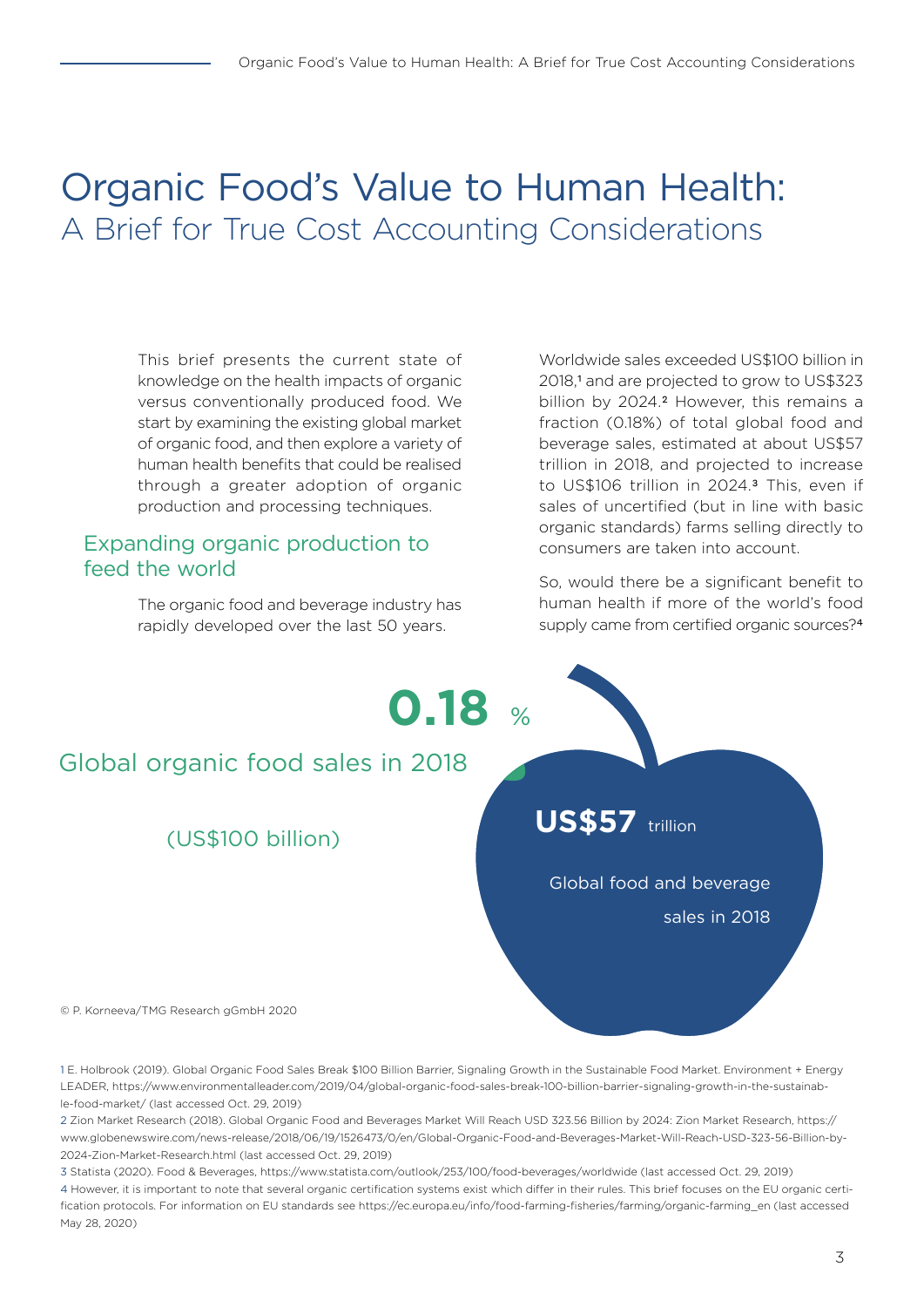Contrary to conventional wisdom that views organic production as a niche sector, organic food production could take on a much bigger share of the global supply chains. The conclusion of a recent study<sup>5</sup> that analysed the capacity of organic farming to feed a growing global population, can be summarised as, "yes – but." According to the study team, increasing the share of organic foods is possible if several complementary strategies are implemented in tandem: reducing food waste by 50%; significantly cutting back on meat consumption; and finding alternative, non-chemical, sources of nitrogen, which would be a limiting factor in an all-organic strategy.

## The health benefits of consuming organic foods

The health advantages of organic versus conventional foods primarily emanate from the use of stricter regulations regarding nonorganic and chemical inputs, as well as a focus on soil building and other sustainable farming practices. While the organic industry has much to offer, there is need, nevertheless, to avoid replicating some of the human health issues associated with the dietary patterns of the global, conventional food system.

Probably the most obvious health benefit of organic food is the minimal, to non-existent, levels of pesticide residues.<sup>67</sup>

There is growing evidence that the toxicity implications of pesticides used in conventional production – including information released during some of the United States lawsuits regarding glyphosate. Moreover, endocrine disrupting chemicals, which are widespread in the environment, are clearly detrimental to human health. Consuming organic foods is one way to help limit exposure.8

Among approximately 389 pesticides approved for conventional production in the EU, 102 are acutely toxic, and 28 carcinogenic.9 By comparison, of approximately 35 pesticides approved for organic use in the EU, only pyrethroids demonstrate acute toxicity. When measured against conventional production, therefore, organic wins by a landslide.

There is also evidence that consumption of organic food is associated with lower pesticide residues in human urine.10 The exact implications of these urinary residues for human health are not currently clear, but it does point to the wisdom of applying the precautionary principle in approving their use.

With regard to claims that organic foods are nutritional superior to conventional foods, however, this is largely not borne out from research to date. It appears that a variety of processing factors are more critical to preserving the nutritional quality of foods than the relatively modest increases reported in organically grown crops.

5 Muller, A., Schader, C., El-Hage Scialabba, N., et al. (2017). Strategies for feeding the world more sustainably with organic agriculture. Nature Communications, 8(1). doi:10.1038/s41467-017-01410-w

6 For a short article on the latest USDA report on pesticide levels see: T. Haspel (2018). The truth about organic produce and pesticides. The Washington Post, [https://www.washingtonpost.com/lifestyle/food/the-truth-about-organic-produce-and-pesticides/2018/05/18/8294296e-5940-11e8-](https://www.washingtonpost.com/lifestyle/food/the-truth-about-organic-produce-and-pesticides/2018/05/18/8294296e-5940-11e8-858f-12becb4d6067_story.html) [858f-12becb4d6067\\_story.html](https://www.washingtonpost.com/lifestyle/food/the-truth-about-organic-produce-and-pesticides/2018/05/18/8294296e-5940-11e8-858f-12becb4d6067_story.html) (last accessed Oct. 29, 2019)

7 European Food Safety Committee (2019). Monitoring data on pesticide residues in food: results on organic versus conventionally produced food, <https://efsa.onlinelibrary.wiley.com/doi/pdf/10.2903/sp.efsa.2018.EN-1397>(last accessed Oct. 29, 2019)

8 See for example: Environmental Health Science Center (2019). Endocrine disruptors, [https://environmentalhealth.ucdavis.edu/endocrine-disrup](https://environmentalhealth.ucdavis.edu/endocrine-disruptors)[tors](https://environmentalhealth.ucdavis.edu/endocrine-disruptors)

9 A. Mie et al. (2016). Human health implications of organic food and organic agriculture (PE 581.922). European Parliament Research Service, Belgium. [http://www.europarl.europa.eu/RegData/etudes/STUD/2016/581922/EPRS\\_STU\(2016\)581922\\_EN.pdf](http://www.europarl.europa.eu/RegData/etudes/STUD/2016/581922/EPRS_STU(2016)581922_EN.pdf) (last accessed Oct. 29, 2019)

10 Hyland, C., Bradman, A., Gerona, R., et al (2019). Organic diet intervention significantly reduces urinary pesticide levels in US children and adults. Environmental Research, 171, 568-575. doi:10.1016/j.envres.2019.01.024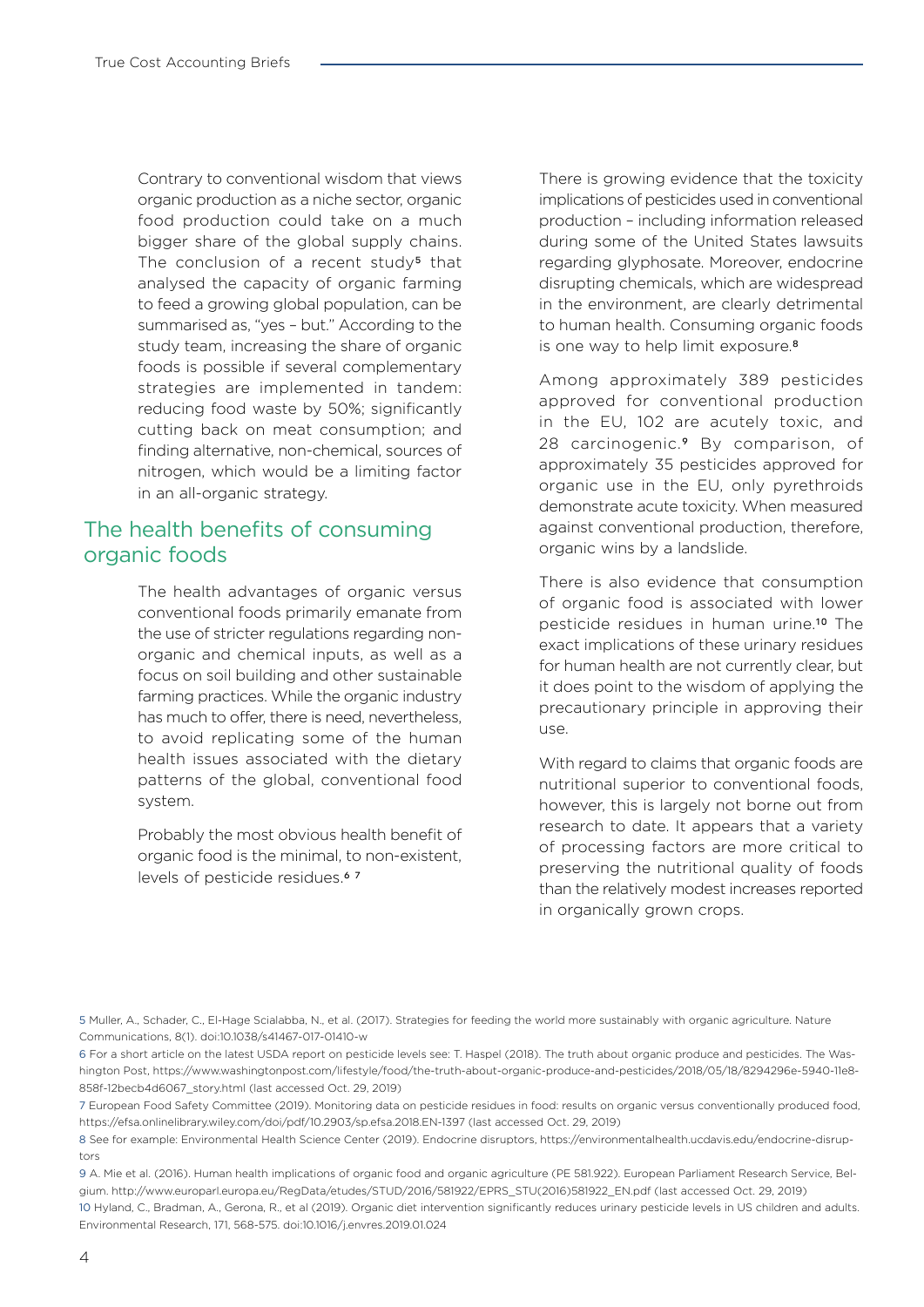

© P. Korneeva/TMG Research gGmbH 2020

Nonetheless, it is clear that overall plant defence compounds, such as phenols, do tend to be significantly higher in organic crops.11 While various phenols have been demonstrated to have health-promoting benefits it is not currently possible to apply specific health benefits to specific levels of intake. Some tissue culture studies have explored the utility of these compounds in, among other attributes, retarding cancer growth. However, there is as yet too little work on humans to draw concrete conclusions. That said, it is clear that increased consumption levels of phenols can have positive human health attributes, even if there is need for more research in this area.

Another broad correlation drawn between consuming organic foods and improved health outcomes, is that organic consumptions tends to go with healthier dietary patterns, such as the consumption of more fruit, vegetables, and whole grains. Another inference made regarding lifestyle choices is the apparent lower incidence of allergic reactions among young children whose mothers consume organic foods. Notwithstanding, it may be too early to make such a direct link to diet as the determining factor, as opposed to the interaction between diet and other lifestyle choices.<sup>12</sup>

11 Brandt, K., et al. (2011). Agroecosystem management and nutritional quality of plant foods: the case of organic fruits and vegetables. Critical Reviews in Plant Sciences, 30(1-2): p. 177-197. and Asami, D. K., Hong, Y. J., Barrett, D. M., & Mitchell, A. E. (2003). Comparison of the total phenolic and ascorbic acid content of freeze-dried and air-dried marionberry, strawberry, and corn grown using conventional, organic, and sustainable agricultural practices. Journal of Agriculture and Food Chemistry, 51(5), 1237-1241. doi:10.1021/Jf020635c

12 A. Mie et al. (2016). Human health implications of organic food and organic agriculture (PE 581.922). European Parliament Research Service, Belgium. http://www.europarl.europa.eu/RegData/etudes/STUD/2016/581922/EPRS\_STU(2016)581922\_EN.pdf (last accessed Oct. 29, 2019)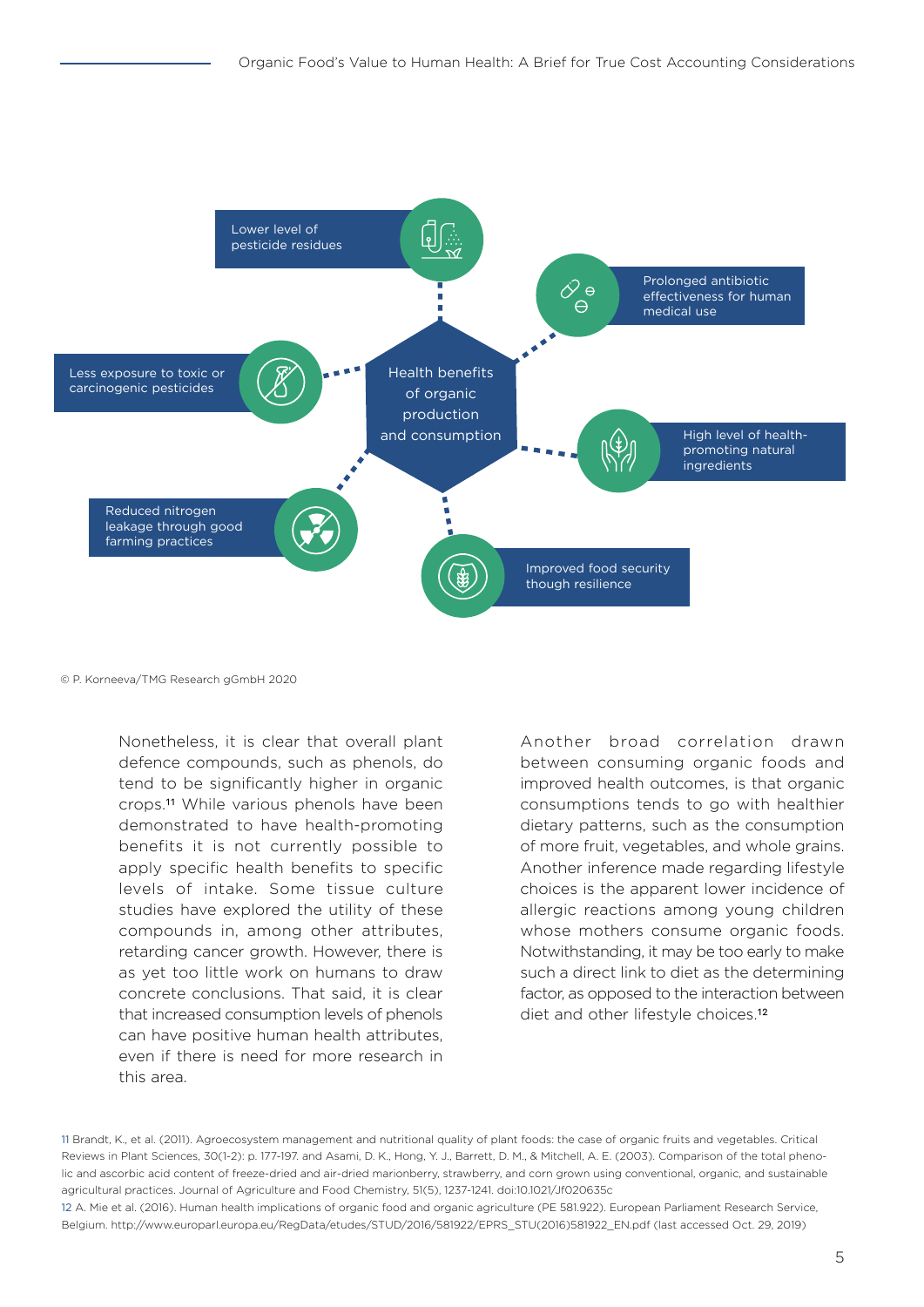One area where an all-organic diet may not necessarily be healthy is if the food consumed is not sufficiently varied. No matter the origin, an excess consumption of refined sugar, fat, meat, and highly processed foods, is still detrimental to health. The resulting "epidemic" of chronic diseases linked to such unhealthy diets is now prevalent, as evidenced by the rise of obesity, Type II diabetes, heart disease, and certain cancers, in virtually all parts of the world.

# The health benefits of producing organic foods

In contrast to conventional farming practices, the range of activities generally mandated within organic production (see, for example, the relevant EU regulations)<sup>13</sup> can help enhance the health of workers and local community members. They include:

- Restrictions on fertiliser types together with increased ground cover reduces nitrogen flows to underground aquifers. This in turn leads to less water contamination and attendant health impacts.
- Increased ground cover within organic systems to reduce bare soil and soil erosion limits the flows of phosphorus/ nitrogen to surface waters. High nitrogen levels contribute to water contamination, and the growth of toxic algae, among other negative impacts.
- Prohibition of routine antibiotic use in animals not only reduces the susceptibility of farm workers to antibiotic-resistant bacteria, but also helps prolong effectiveness for human medical use at global scale. Routine, nontherapeutic antibiotic use is considered a major public health risk to the treatment of infectious disease,14 due to its link to anti-microbial resistance.15 In light of emerging consensus on this issue, the World Health Organization (WHO) has called for an end to the use of antibiotics in healthy animals.16
- Crop rotation and soil building requirements enhance the potential for good soil health and tilth. This enhances production resiliency during drought (see above) and can thus help improve food security at a time of growing climatic uncertainty.17

While many of these health-promoting agricultural practices are common among organic growers, they are not limited to organic production systems. Conventional farmers have the choice to follow recommended good agricultural practices,18 that include reducing pesticide inputs, applying ground cover practices, or restricting routine antibiotic use. Compared to organic production, however, they are not mandatory practices that can be specified on food packaging. This means that when buying conventional products, consumers cannot tell the difference in the farm practices used.

13 See EU Organic Regulations Article 12.1.c, https://eur-lex.europa.eu/legal-content/EN/TXT/PDF/?uri=CELEX:32007R0834&from=EN (last accessed May 28, 2020)

18 See for example FAO (2007). Guidelines: Good Agricultural Practices for Family Agriculture, http://www.fao.org/3/a-a1193e.pdf (last accessed July 2, 2020) and FAO (2016). A Scheme and Training Manual on Good Agricultural Practices (GAP) for Fruits and Vegetables, http://www.fao. org/3/a-i6677e.pdf (last accessed July 2, 2020).

<sup>14</sup> Paulson, J. A., Zaoutis, T. E., Council on Environmental Health, & Committee on Infectious Diseases (2015). Nontherapeutic use of antimicrobial agents in animal agriculture: implications for pediatrics. Pediatrics, 136(6), e1670-1677. doi:10.1542/peds.2015-3630.

<sup>15</sup> T. Landers (2012). A Review of Antibiotic Use in Food Animals: Perspective, Policy, and Potential, https://www.ncbi.nlm.nih.gov/pmc/articles/ PMC3234384/ (last accessed Oct. 29, 2019)

<sup>16</sup> World Health Organization (2017). Stop using antibiotics in healthy animals to prevent the spread of antibiotic resistance, https://www.who.int/ news-room/detail/07-11-2017-stop-using-antibiotics-in-healthy-animals-to-prevent-the-spread-of-antibiotic-resistance (last accessed Oct. 29, 2019) 17 Letter, D. W., Seidel, R., & Liebhardt, W. (2009). The performance of organic and conventional cropping systems in an extreme climate year. American Journal of Alternative Agriculture, 18(03), 146. doi:10.1079/ajaa200345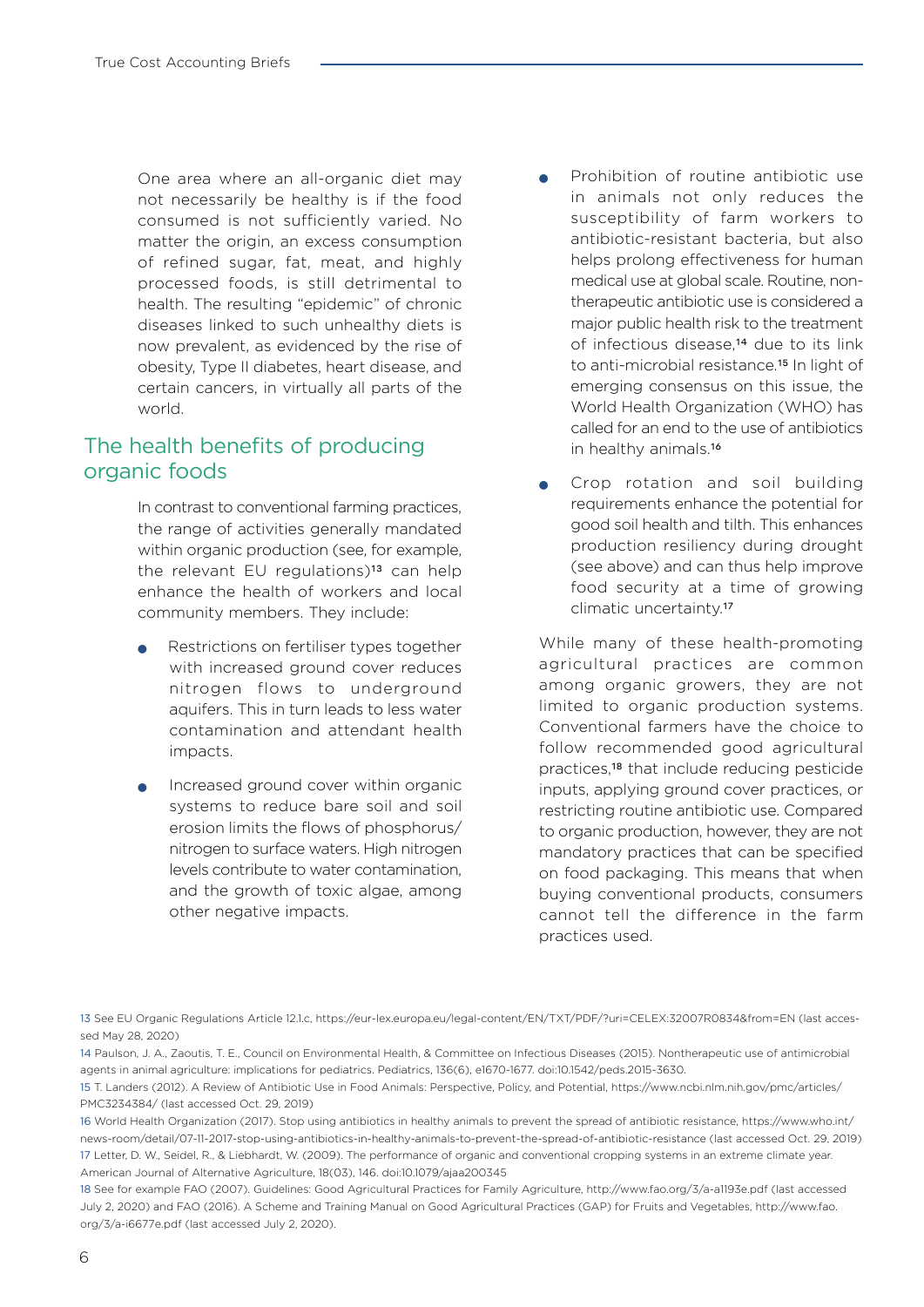Another worthwhile strategy to improve human health is to pursue safe working conditions, regardless of farm type. Most organic certifications do not stipulate labour standards, such as how to protect farm workers when using pesticides, or protocols on equipment safeguards. Thus, working conditions on organic farms can be dangerous, although certainly less toxic,19 than in conventional applications.

## **Conclusion**

We started off by stating that it is feasible to meet the global demand for food, and contribute to positive health outcomes, if a much greater percentage of food supply is organically produced. However, this calls for changes in current production and consumption patterns, such as achieving significant reductions in food waste and meat consumption.

This Brief argues that organically produced food generally outperforms conventional production with respect to primary (e.g. phytochemicals) and indirect human health benefits. This is due to, among others, the knock-on effects of stewardship practices that lower pesticide loads, reduce endocrine disrupting chemicals, and limit antibiotic exposure.

These differences are certainly strong reasons to consider the benefits and costs of agriculture beyond direct production, sale, and other financial costs. It justifies the need for companies along the entire food supply chain, as well as institutions involved in food governance, to incorporate human health impacts into their accounting practices. It calls for a true cost accounting of the food system.